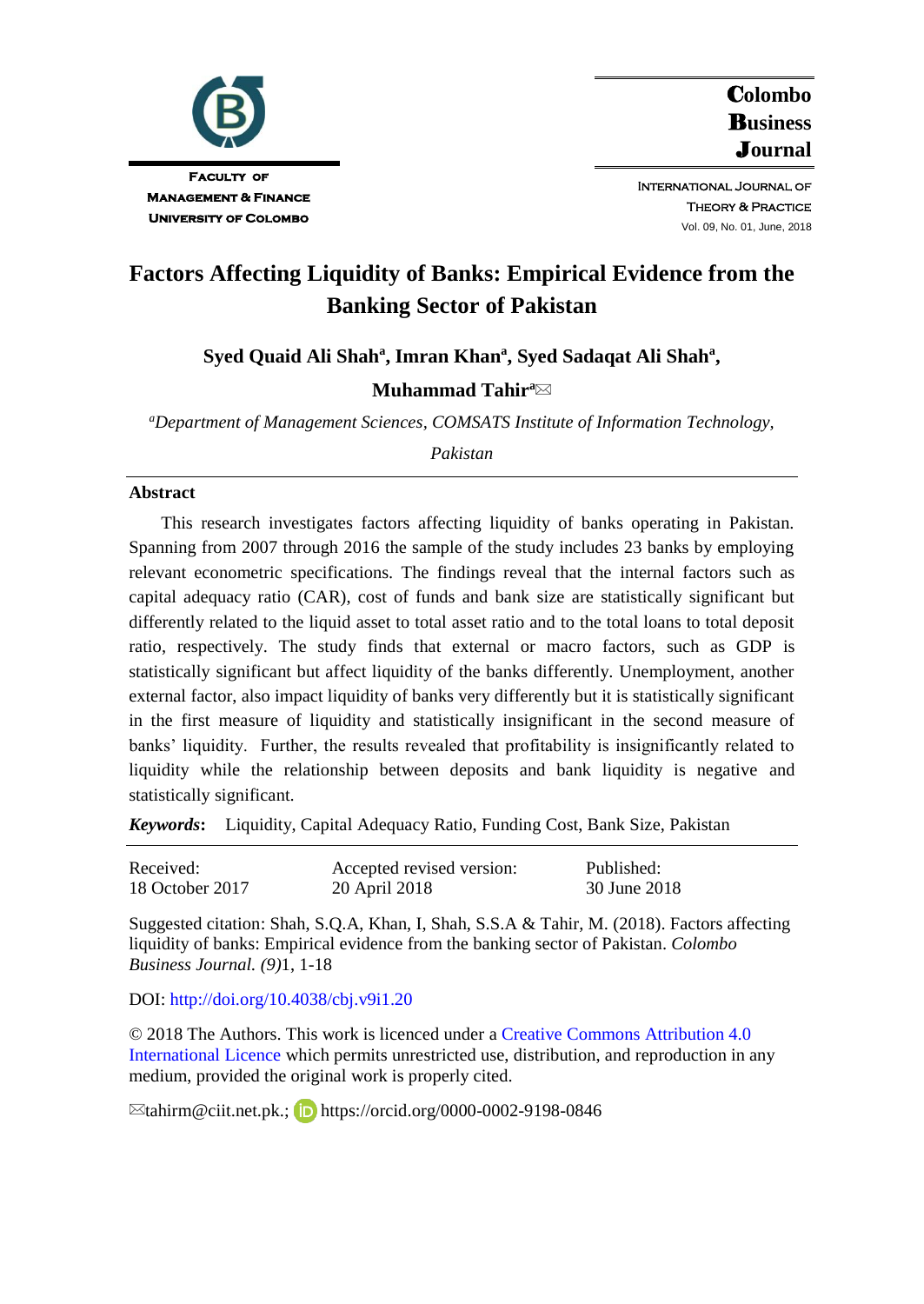## **Introduction**

The banking sector plays a vital role in an economy by engaging as an intermediary between surplus and deficit units, respectively, other than playing a pivotal role in the execution of different valuable activities on both sides of the balance sheet. The statement of financial position supplies very important information to interested stakeholders. For instance, the assets side, besides other current and fixed assets, includes loans of the banks while the liabilities side show deposits made by the customers, among other things.

The global financial crisis of 2007-2008 renewed the importance of liquidity. Prior to the crisis, most researchers had considered liquidity risk as a secondary risk in banking literature (Matz, & Neu, 2007). Retaining liquidity (both High Quality Liquid Assets, HQLA, as well as Net Stable Funding Ratio, NSFR, as per Basel Accords) at banks has since been implemented by the country's central bank. Problems arise when banks invest short term liquid assets into long term liquid assets, thereby creating a liquidity shortfall for banks and vice versa.

Financing of liquid liabilities from illiquid assets is termed as liquidity creation which results in uplifting of economic value by the banks (Sabahat, 2017) which can also result in liquidity risk when banks involve in multiple activities (Arif  $\&$ Anees, 2012). Stated otherwise, banks face liquidity problems when they get involved in investing in long-term illiquid assets or holding relative liquid liabilities that could be called upon at short notice (Distinguin, Roulet, & Tarazi, 2013). Rapid and unanticipated withdrawals by customers results in bank run, or in other words, and emergence of liquidity shortfall for them (N. Ahmed, Ahmed, & Naqvi, 2011). Capital or liquidity buffer held by bank act as cushion against any liquidity shortfall (Bhattacharya & Thakor, 1993) which is managed by holding a buffer of high liquid assets such as cash and government securities (Bonner, Van Lelyveld, & Zymek, 2015). However, banks with a huge capital buffer culminate and reduce the liquidity. The banks are exposed to more risk when they create more liquidity (Diamond & Rajan, 2001). Apart from the deteriorating performance of the banks, liquidity problems also exacerbate banks' reputation (Jenkinson, 2008). Poor liquidity or minimum level of liquidity results in losing depositors' trust, and the banks' status may be spoiled which can also attract high penalties from the regulators. Therefore, it is of utmost important for banks to maintain adequate liquidity levels.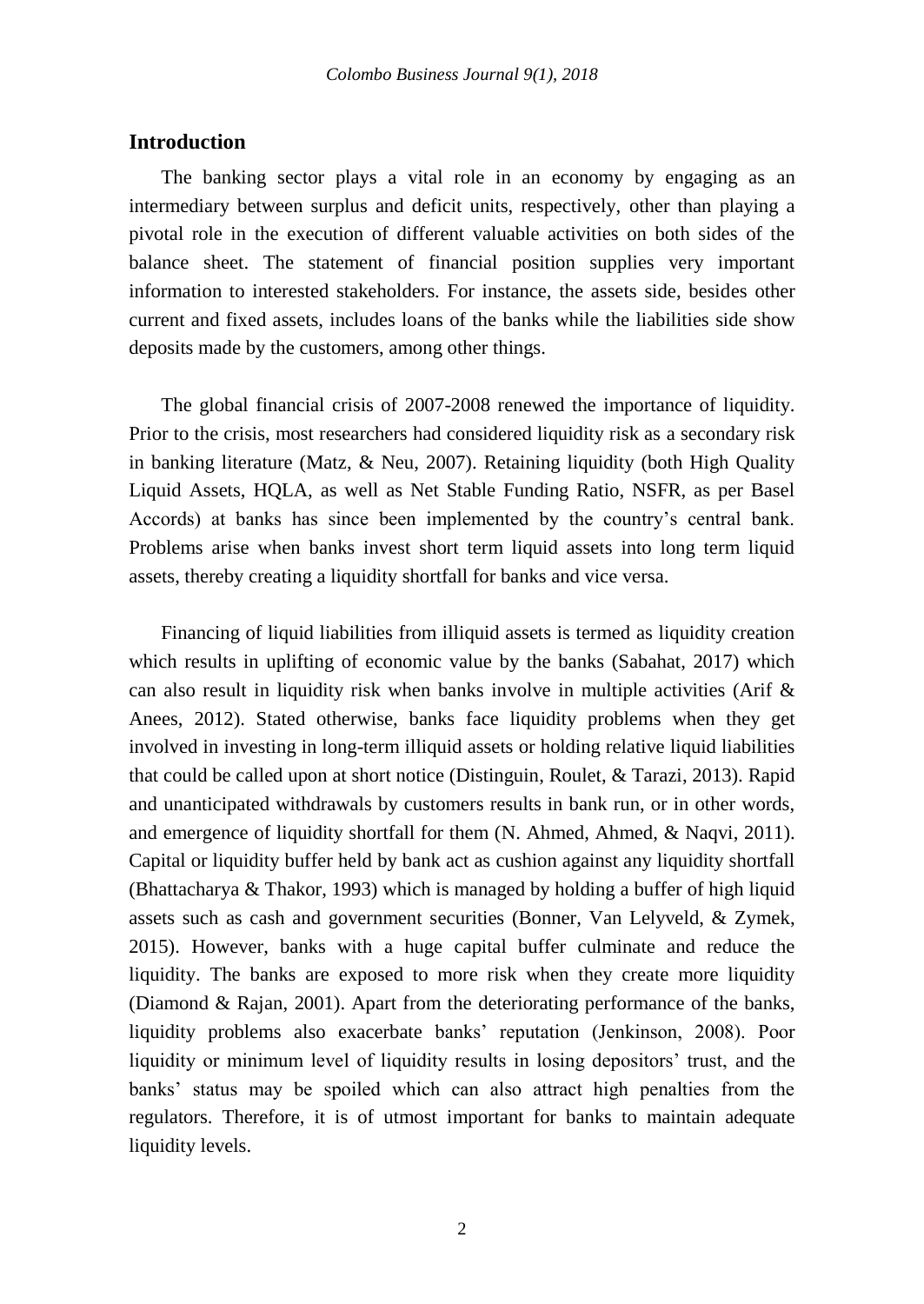The Pakistan banking sector also became a victim of liquidity shortfalls because of credit demand from the public sector enterprises and huge amounts of funds borrowed by the government of Pakistan, to meet its fiscal needs, due to which it became difficult for the State Bank of Pakistan (SBP) to manage liquidity in Pakistan's banking system (Arif & Anees, 2012). The objective of the present research study is to identify the impact of internal factors as well external factors on liquidity of the banking sector of Pakistan by considering 23 commercial banks operating in Pakistan by employing relevant econometric specifications.

The remainder of the paper is structured as follows. The next section discusses the banking sector of Pakistan followed by a discussion on the relevant literature. Then methodology and data of the study are presented. Empirical findings are explained next. The paper concludes with direction for further research.

# **Theoretical Background - Pakistan Banking Sector**

The Pakistan Banking industry has a history of over more than 70 years. This history includes formations, privatisation (of 1960's till mid1970's), nationalisation of the banking sector in the 1970's which continued till late 1980's when the government decided to reform the banking sector of the country by launching privatisation of the banks. After independence, the country's central bank, SBP, was established on July  $1<sup>st</sup>$ , 1948, which assumed the supervisory and monetary policy powers of the Reserve Bank of India. Later, modifications were made to improve the control and function of SBP<sup>1</sup> .

The number of banks grew rapidly in the 1950's and 1960's. The performance of the banking sector, however, remained below par by supplying credit to privileged class and remaining as insufficient to meet needs of the business community, besides failing to serve other starving sectors of the economy (Tahir, Shah, Afridi, 2016). To trickle banking services equally and to ensure loans to the underprivileged ones, the government in 1974, announced nationalisation of all banks. Private and foreign financial institutions were discouraged through Acts promulgated by the government. The performance of the banking sector improved considerably by supplying loans to large as well as small and medium enterprises at affordable interest rates<sup>2</sup>. Multiple loan programmes were launched to ensure

1

<sup>&</sup>lt;sup>1</sup> For history and evolution of State Bank of Pakistan, visit www.sbp.org.pk

<sup>&</sup>lt;sup>2</sup> For an insight on loans to different sectors of the economy, see Financial Stability Review issued by the State Bank of Pakistan as well as Pakistan Economic Survey issued by the Ministry of Finance on annual basis.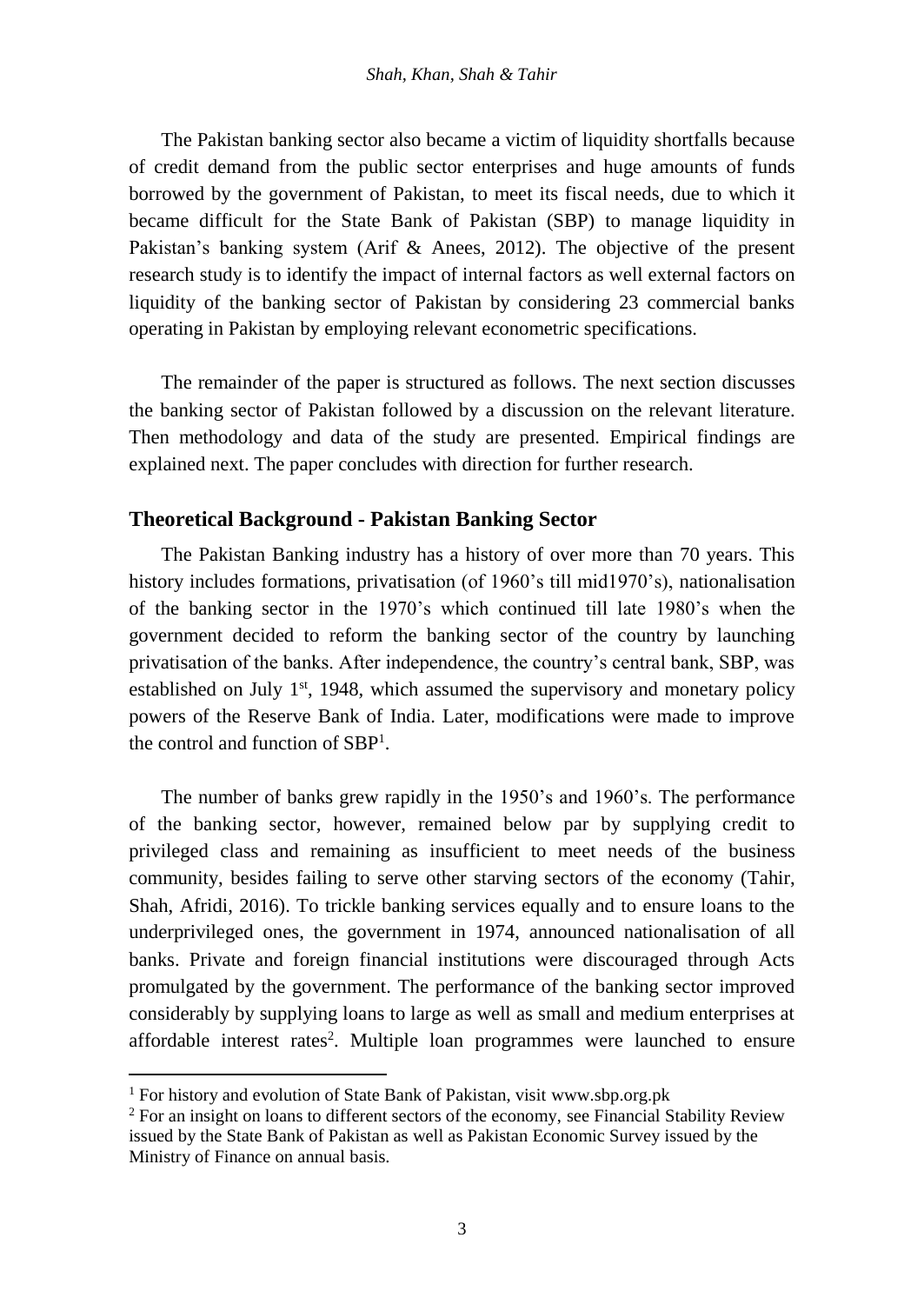inclusive growth, hence the banking sector as well as the national economy experienced an expansion of the banking services and an increase in the growth rate of the economy<sup>3</sup>.

The performance of the banking sector started to deteriorate when banks were overemployed and loans started to flow towards privileged ones which caused most of the loans to be either unpaid or become default due to political interventions. Therefore, to ensure competitiveness of the banking sector and to bring the banking sector at par with international best practices the government in late 1980's and early 1990's launched denationalisation of the banks. The low performance of the banking sector transformed nationalised banks into privatised banks (Ahmad, Malik, & Humayoun, 2010).

The banking sector in the post privatisation period witnessed massive growth in role of the banking sector. For instance, the banking reforms attracted private banks and foreign banks, besides improving quality of banking products and services, induced professionalism and signified the role of information technology to operate efficiently and improve the aggregate profitability of banks.





<u>.</u>

<sup>&</sup>lt;sup>3</sup> For information on the growth of loans please see Financial Stability Review issued by the State Bank of Pakistan.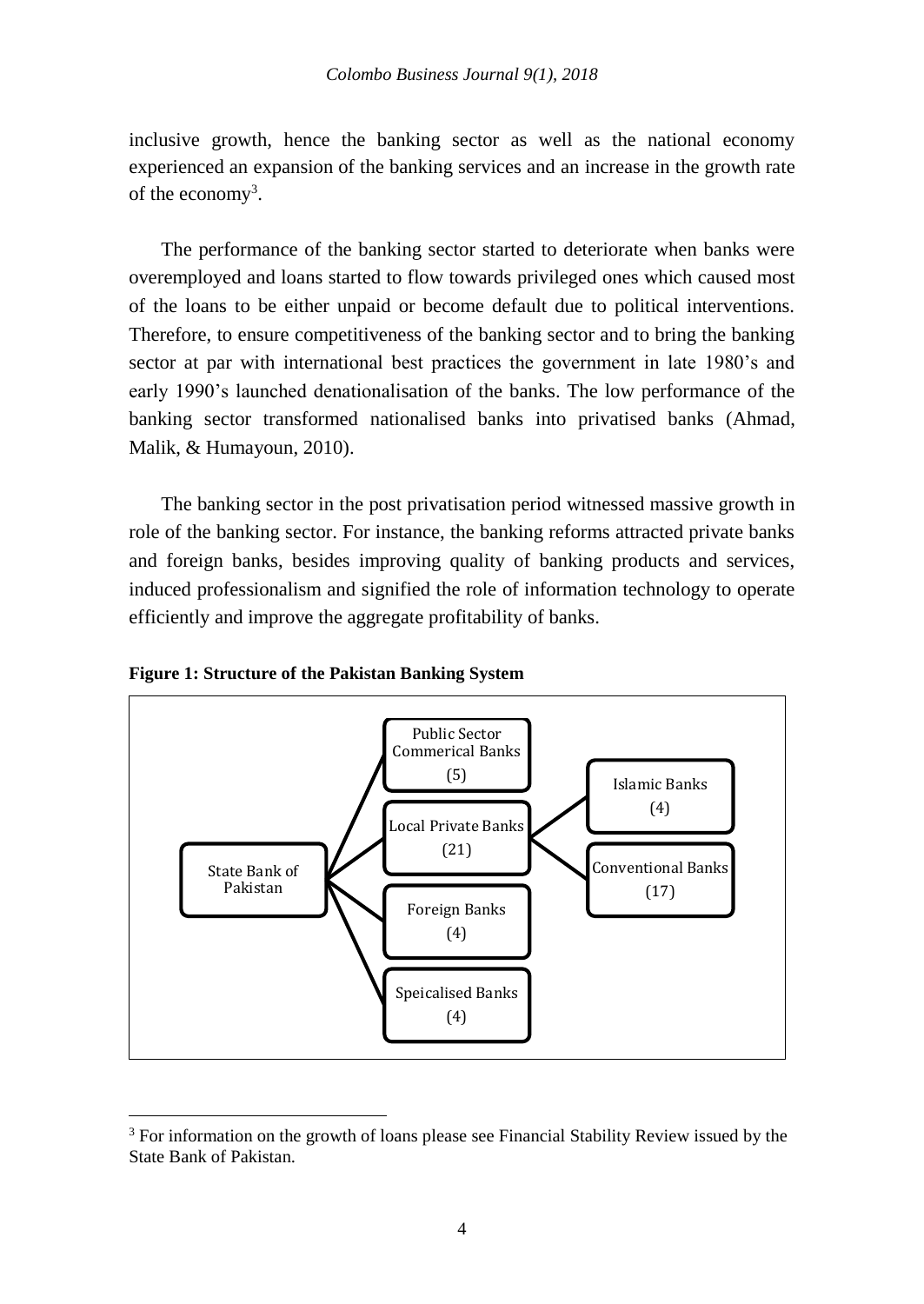The Pakistan banking industry is regulated and supervised by its central bank, SBP, under the set prudential regulations. The progress in the banking sector is because of the heedful management of SBP. Excluding DFIs and non-financial companies, SBP (2017) in its quarterly performance review revealed the total number of banks operating in Pakistan is 34 which are structurally divided into four categories, namely, public commercial banks, local private banks, foreign banks and specialised banks. The structure of the Pakistan banking system is depicted in Figure 1.

# **Literature Review**

The importance of liquidity has not been emphasised by the financial institutions. Similarly, Financial institutions, for their own interest and the entire financial system, should hold more liquidity than they tend to hold in the past.

The banks have access to financial markets but access of small banks is less as compared to large banks because smaller banks are not well known to financial markets as compared to their large counterparts. The access to liquidity and external sources of financing depends on the size of the bank and vary from bank to bank (Alger & Alger, 1999).

The bank size has a significant impact on liquidity of banks (Delechat, Arbelaez, Muthoora, & Vtyurina, 2012; Bonfim & Kim, 2012; Bonner et al., 2015; Dinger, 2009). Contrarily, Aspachs Nier, and Tiesset (2005) found that bank size has no significant influence on banks' liquidity. Simultaneously, the studies of Choon, Hooi, Murthi, Yi, and Shven (2013), Dinger (2009), Singh and Sharma (2016), in their research articles exposed that bank size has a significant influence on the liquidity of the bank but in a negative way. It implies that larger the bank size lower will be liquidity with banks; a negative association, stated otherwise.

Higher earnings represents a high flow of funds to meet liquidity needs while poor earnings lead to less available cash which may raise liquidity turbulence at time of demand deposits. Furthermore, a bank with low profitability discourages potential lenders to provide funds because of chances to become solvent. The studies conducted by Choon et al. (2013), Singh and Sharma, (2016), Lartey Antwi, and Boadi (2013), and Vodova (2013), show profitability as a variable that positively and significantly influence banks' liquidity. However, the finding of Delechat et al. (2012) indicates that banks liquidity is negatively influenced by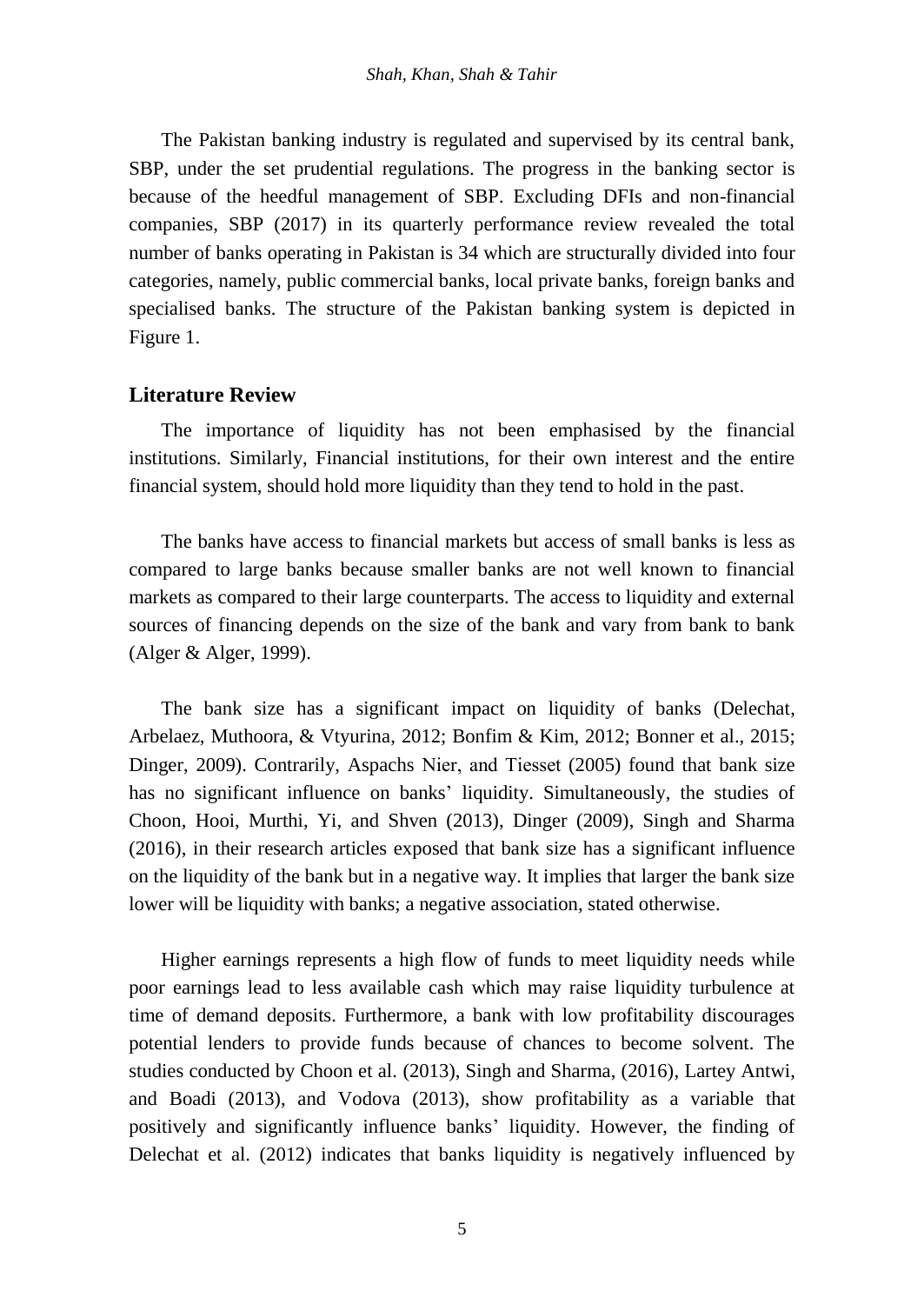profitability. Simultaneously, Aspachs et al. (2005) exposed the insignificant effect of profitability on bank liquidity.

According to the findings of Dinger (2009), there is an inverse relationship between deposits and bank's liquidity, which means rise in bank deposits results in the reduction of its liquidity. Moussa (2015) revealed that deposits have an insignificant impact on banks' liquidity. Bonner et al. (2015) and Singh and Sharma (2016) found that there is a positive influence of deposits on banks' liquidity. Arif and Anees (2012) also argued that banks face liquidity problems when deposits in banks are withdrawn unexpectedly.

Distinguin et al. (2013) conducted a study on US and European banks to analyse the relationship between bank capital and liquidity for the period of 2000- 2006. The study revealed that banks reduce their capital in creation of liquidity or when they bump into illiquidity. The study of Singh and Sharma (2016) depicts positive and significant association between banks capital and banks liquidity. Exploring the linkage between capital and liquidity creation, Berger and Bouwman (2009) presented that higher capital leads to liquidity creation of banks. High capital of the bank provides easiness in risk absorption. Thus, backed by literature, bank capital has influence on banks' liquidity.

Alger and Alger (1999), Bunda and Desquilbet (2008), Munteanu (2012), and Singh and Sharma (2016) used cost of funds in their studies in order to investigate its impact on liquidity of banks. The study conducted by Alger and Alger (1999) found a significant impact of funding cost on banks liquidity. The study of Singh and Sharma (2016) found no significant association between liquidity and funding cost. Alger and Alger (1999) and Munteanu (2012) explained that banks need to invest more in liquid assets if its funding cost goes up, which means the banks should not rely on interbank funds if liability cost goes up, but the banks should invest in liquid assets which will result in liquidity. When depositors suddenly withdraw cash, it forces banks to borrow from the interbank market or central bank, as a last resort. Banks become less dependent on other external sources of funding when they hold adequate liquid assets. Thus, increase in cost of funds lead the banks to maintain high liquid assets.

The literature has shown mixed results for the relationship between GDP and liquidity of banks (for instance, Valla, Saes-Escorbiac, & Tiesset, 2006; Rauch, Steffen, Hackethal, & Tyrell, 2010; Moussa, 2015). For example, the study of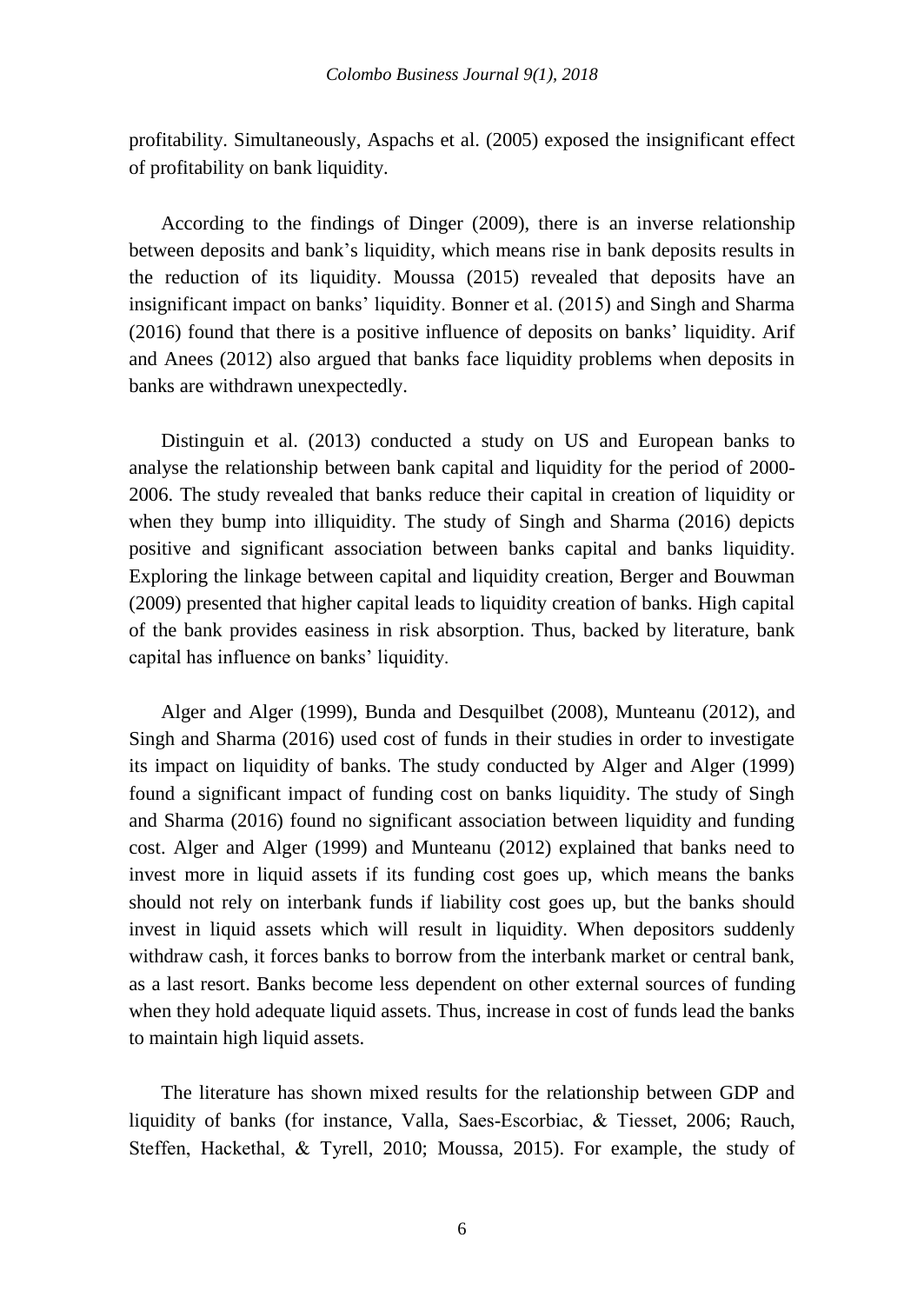Bunda and Desquilbet (2008) show that the impact of Gross Domestic Product (GDP) is positive on liquidity of banks. The impact of GDP on liquidity of banks, however, can also be negative (Chen & Phuong, 2014). In case of the impact of unemployment on liquidity of banks, the study of Horvath, Seidler, and Weill (2014) shows that the impact of unemployment on bank liquidity is negative which means that high rate of unemployment affects liquidity of the banks. It is revealed that the demand by customers for loans declines with the rise in unemployment, thereby impacting the overall bank portfolio.

Based on this literature, this study intends to investigate internal and external factors affecting liquidity of banks operating in Pakistan. The internal factors or bank specific variables taken into consideration are capital adequacy ratio, deposits, profitability, funding cost and bank size. The external or macro factors impacting liquidity of banks are GDP and unemployment. The next section explains data and methods employed to carry out the study.

## **Data and Methodology**

#### *Specification of Models*

The liquidity of banks can be affected by various factors. In literature, various factors are identified as influencing banks' liquidity. The present study is conducted to investigate the internal as well as external factors that influence liquidity of banks operating in Pakistan. The variables incorporated in the study are bank size, cost of funds, deposits, GDP, unemployment, capital adequacy, and profitability. Some of the studies that identified the factors impacting banks liquidity are Bonfim and Kim (2012), Bonner et al. (2015), Singh and Sharma (2016), and Munteanu (2012). The following models are specified for the purpose of analysis. This study has taken into two measures of liquidity to assess the impact of internal factors as well as external factors on liquidity of banks over the period of analysis.

$$
LIQ1_{it} = \beta_0 + \beta_1 ROA_{it} + \beta_2 COF_{it} + \beta_3 LNTA_{it} + \beta_4 DEP_{it} + \beta_5 CAR_{it} + \beta_6 GDP_{it}
$$
  
+  $\beta_7 UNEM_{it} + U_{it}$   

$$
LIQ2_{it} = \beta_0 + \beta_1 ROA_{it} + \beta_2 COF_{it} + \beta_3 LNTA_{it} + \beta_4 DEP_{it} + \beta_5 CAR_{it} + \beta_6 GDP_{it}
$$
  
+  $\beta_7 UNEM_{it} + U_{it}$  (2)

In the first model, liquidity has been measured with liquid assets to total assets of the banks, whilst in the second model total loans to total deposits ratio has been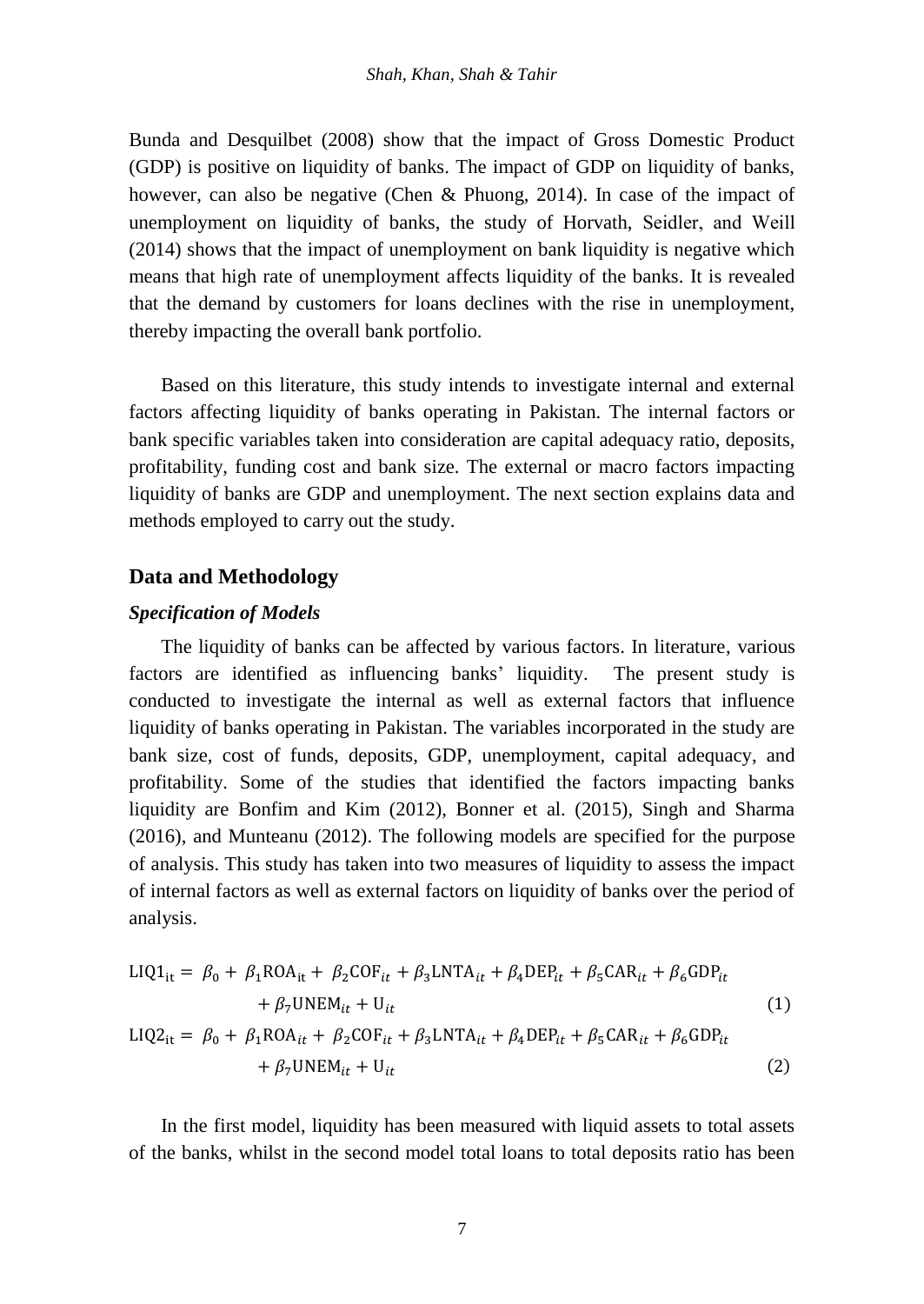considered to achieve greatest precision. The two models are applied to view the impact on liquidity by the same set of explanatory variables from two different perspectives. For instance, the former takes into account liquid assets while the latter presents us the impact on liquidity with loans of the banks.

 $\beta_1, \beta_2, \ldots, \beta_7$  in Models 1 and 2 are coefficients of the variables; U in both equations are error terms; *i* and *t* represent cross-sectional and time dimensions of the variables. The dependent variable is liquidity, measured by two different ratios of banks. Table 1 presents complete information on measurements of the variables.

| <b>Variable</b>        | <b>Measurement</b>                       | <b>Notation</b>  |
|------------------------|------------------------------------------|------------------|
| Liquidity              | Liquid assets/total assets               | LIQ1             |
| Liquidity              | Total loans/total deposits               | LIQ <sub>2</sub> |
| Bank size              | Log of total assets                      | <b>LNTA</b>      |
| Profitability          | Return on assets                         | <b>ROA</b>       |
| Funding cost           | Total interest expense/total liabilities | <b>COF</b>       |
| Deposits               | Deposits/total assets                    | <b>DEP</b>       |
| Capital adequacy ratio | Tier-1 capital                           | <b>CAR</b>       |
| Gross domestic product | Annual GDP                               | <b>GDP</b>       |
| Unemployment           | Unemployment rate                        | <b>UNEM</b>      |

**Table 1: Description of Variables**

#### *Sample and Data Sources*

The overall banking sector of Pakistan is considered to analyse the influence of internal factors as well external factors on banks liquidity. Due to the unavailability of data on respective variables and mergers and acquisitions in the banking sector, 11 banks are skipped in this research, so the remaining 23 banks are selected for analysis. Data is collected from 2007 to 2016 and hence the total numbers of observations are 230. The sample consists of public sector commercial banks, conventional banks, Islamic banks and specialised banks operating inside Pakistan. The data have been obtained from annual reports published by respective banks and, as supplementary, from the website of SBP, World Development Indicator (WDI) as well as Business Recorder.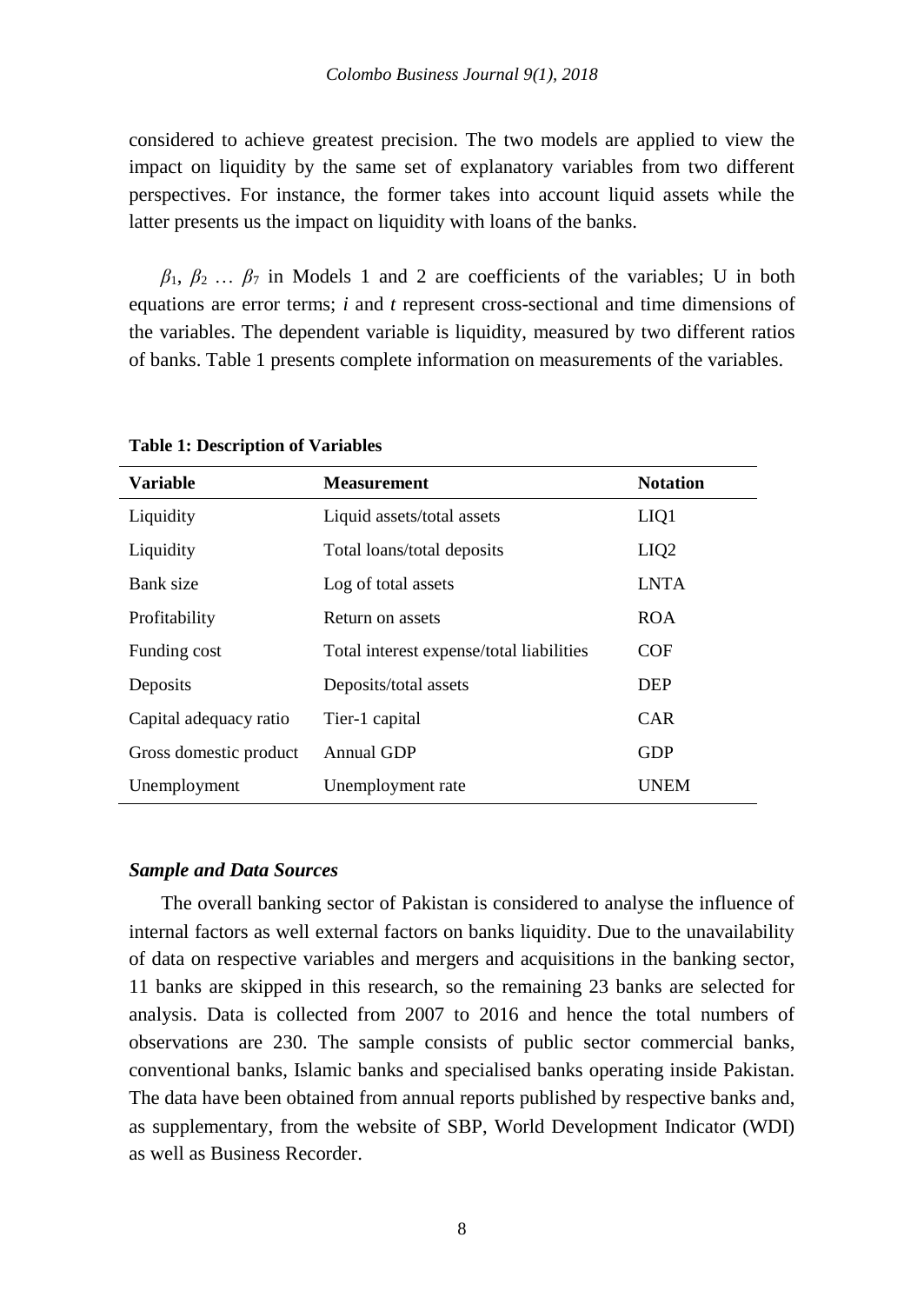## *Estimating Methodology*

The nature of the data used is basically panel as there are time as well as cross sectional dimensions. For the estimation of the panel data, there are two widely used models in literature such as fixed effects and random effects modelling procedures. Fixed effect modelling is appropriate if there is serial correlation between the error term of the model and the independent variables. Similarly, on the other hand, the random effects modelling procedure is more suitable in the absence of serial correlation between the explanatory variables and the error term. However, in the case of panel data, there are always chances that error term and explanatory variables may be correlated. It implies that the fixed effects modelling would be preferred over the random effects modelling. However, the decision regarding choosing between the random and fixed effects modelling would be carried out using the Hausman test. The results of the Hausman test reported in the bottom of Table 4 suggest to use the fixed effects model instead of the random effects model. Therefore, the fixed effects model is used to estimate the models.

#### **Analysis and Results**

#### *Descriptive Statistics*

This section contains empirical results. In the first instance, descriptive statistics are reported in order to understand the behaviour of the data over the study period. In other words, descriptive statistics gives a summarised picture of the sample data. Descriptive statistics are provided in the Table 2.

|           | LIO1  | LIO <sub>2</sub> | <b>CAR</b> | <b>COF</b> | DEP   | LNTA   | ROA      | <b>GDP</b> | <b>UNEM</b> |
|-----------|-------|------------------|------------|------------|-------|--------|----------|------------|-------------|
| Mean      | 0.431 | 0.835            | 0.148      | 0.051      | 0.736 | 12.259 | 0.010    | 3.675      | 5.510       |
| Median    | 0.427 | 0.577            | 0.116      | 0.049      | 0.770 | 12.372 | 0.013    | 3.951      | 5.710       |
| Max.      | 0.776 | 12.889           | 0.568      | 0.097      | 0.908 | 14.688 | 0.051    | 5.741      | 6.240       |
| Min.      | 0.169 | 0.201            | 0.002      | 0.020      | 0.046 | 0.098  | $-0.090$ | 1.607      | 4.060       |
| Std. Dev. | 0.126 | 1.444            | 0.097      | 0.016      | 0.155 | 1.181  | 0.021    | 1.344      | 0.617       |
| Obs.      | 230   | 230              | 230        | 230        | 230   | 230    | 230      | 230        | 230         |

**Table 2: Descriptive Statistics**

This section of the paper presents descriptive statistics in order to understand the behaviour of data over the study period. The statistics show the mean value of 0.431 for the variable LIQ and a value of 0.835 for the variable LIQ2, indicating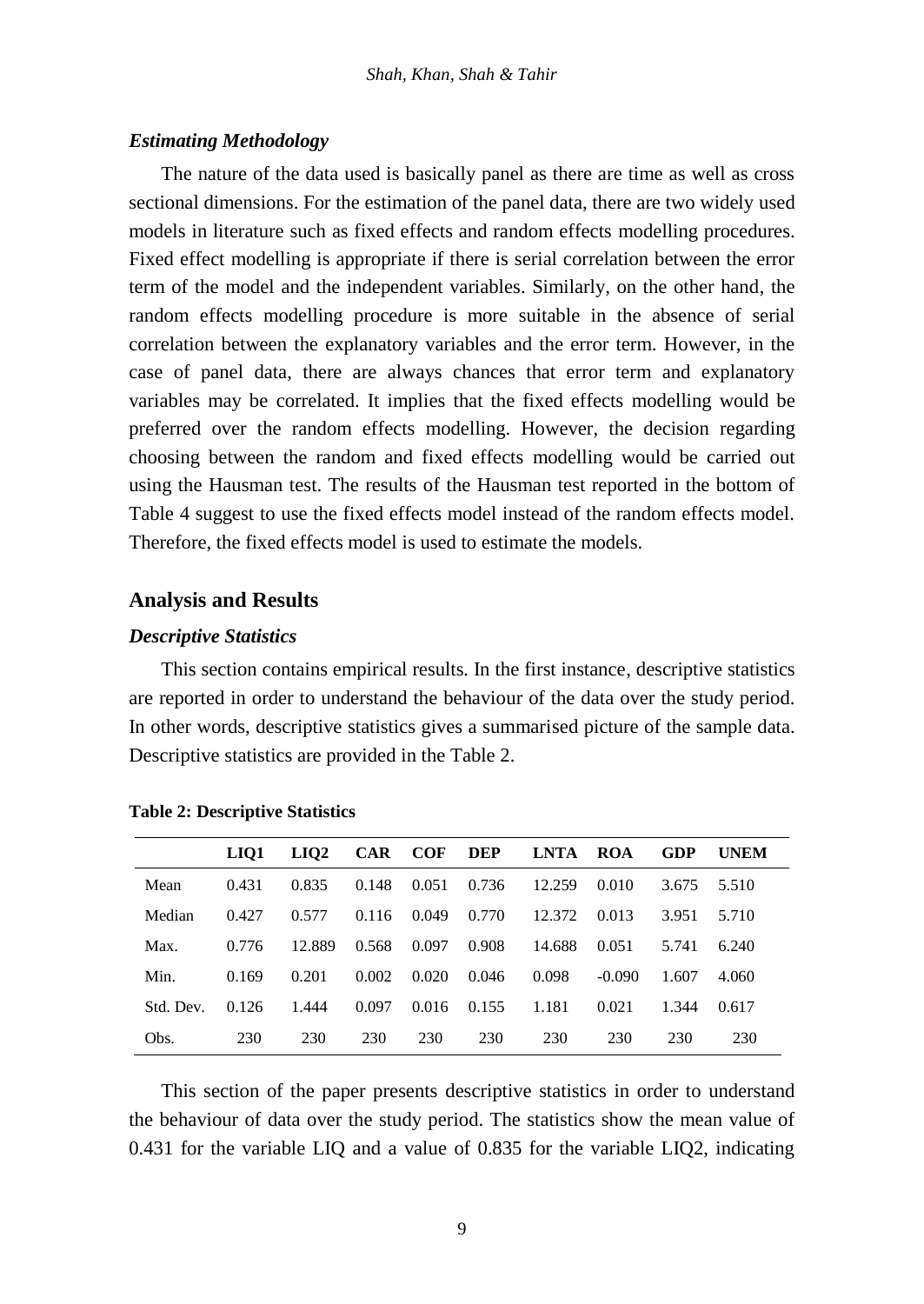that banks in Pakistan, on average, hold, respectively, 43% and 83.5% of liquidity buffer. Simultaneously, the maximum liquidity buffers that banks maintain in Pakistan are 0.776 and 12.89, respectively. Furthermore the minimum values that banks maintain are 0.169 and 0.201 respectively.

Over the period of study banks in Pakistan retain around 15% of capital adequacy ratio (CAR). This ratio is above the minimum CAR of 8% imposed by the State Bank of Pakistan. In case of cost of funding (COF), the study reveals that the funding cost is around 5% which remained as high as 0.09 and as low as 0.02 for banks in Pakistan. The banks attracted large deposits from customers during the period 2007 through 2016. The mean value of deposit is around 74%, indicating its health over the period which remained as high as 0.91 and as low as 0.046. For bank size (LNTA) the mean value remained at around 12.26 which has remained as high as 14.7 and as low as 0.098. Furthermore, the mean value of GDP stands at 3.67 whilst the mean value of unemployment remains at 5.51, respectively. The maximum value of GDP reflects the true picture because Pakistan's GDP during the period of study reached as high as around 5.6 %. Similarly the maximum value of 6.2 for unemployment, too, shows almost the true picture because unemployment in Pakistan reached as high as 6% during the same period. The minimum values for GDP and unemployment remained at around 1.6 and 4, respectively.

Banks can remain viable only if they sustain their profitability. For measuring profitability of the banks, ROA has been taken into account in order to show its performance over the sample period. The mean value of ROA as the study reveals, is 0.01 which remained as high as 0.05 and as low as -0.090. The negative value of ROA is true because in the period 2007 through 2012 banks experienced heavy losses due to which mergers and acquisitions happened in the banking sector (for instance, HSBC Mergers and Acquisitions (M&A) with Meezan Bank and most recently M&A of Barclay bank with Habib Bank). The dispersion from mean is gauged by way of standard deviation. Highest dispersion is on LIQ2 having standard deviation value 1.4 and lowest dispersion is of COF with value of 0.016 respectively.

## *Correlation Analysis*

The strength of association among variables, normally, is reflected in the correlation matrix. The strongest correlation, however, is undesirable due to the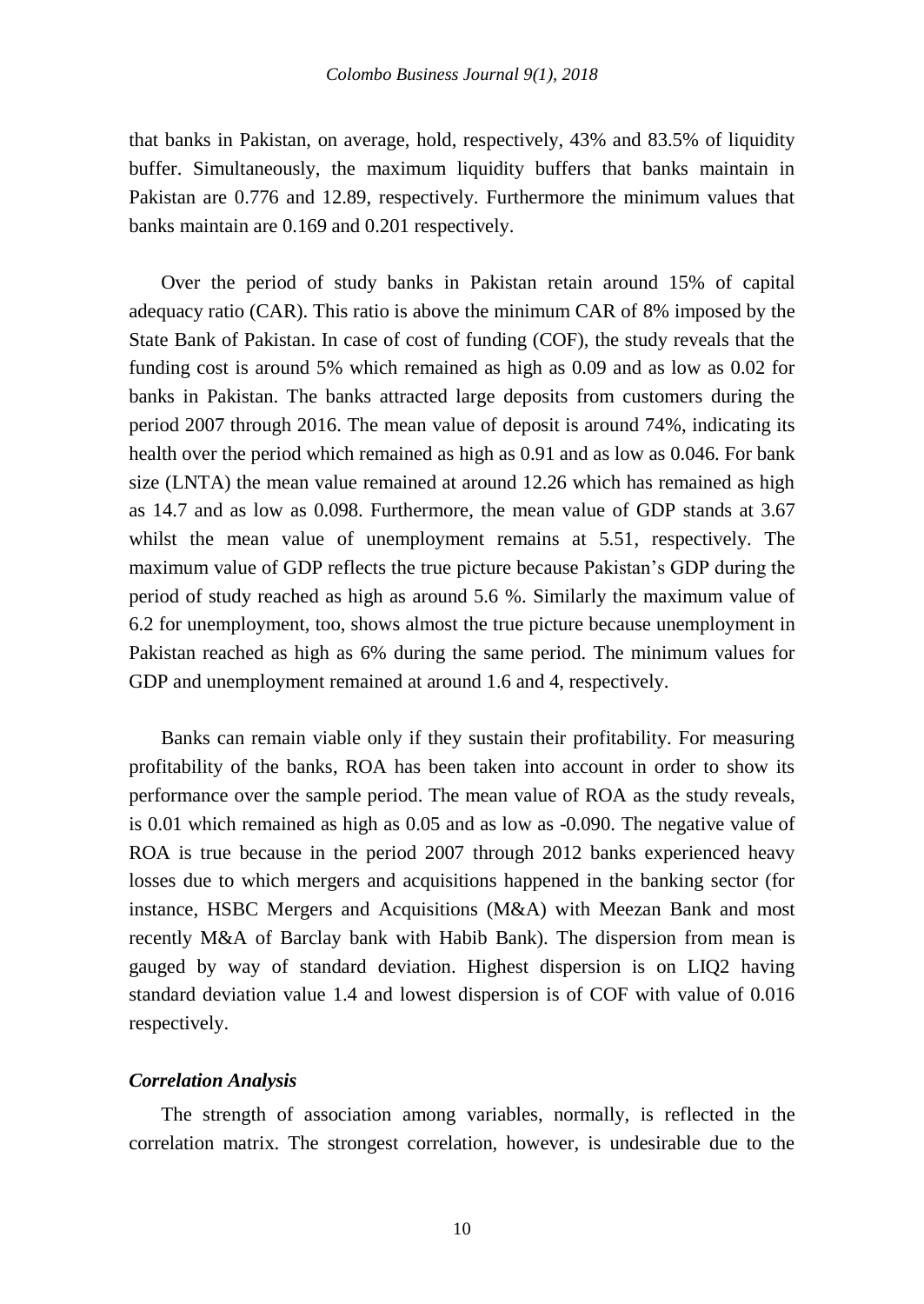problem of multicollinearity which violates the assumption of OLS. The correlation analysis for two measures of liquidity in our study is presented in Table 3.

Table 3 shows mixed results for the two measures of liquidity. For instance, in case of liquid assets to total assets ratio (LIQ1) it is revealed that bank liquidity, besides being statistically significant, is positively correlated with deposits ratio (DEP), bank size (LNTA), GDP, unemployment (UNEMP) and the profitability of banks (ROA) over the period of analysis. Cost of funding (COF), nevertheless, is negatively correlated but statistically significant in contrast to capital adequacy ratio (CAR) which negatively correlated but is statistically insignificant. Simultaneously, in case of total loans to total deposits ratio (LIQ2) the findings of correlation analysis reveal that capital adequacy ratio, bank size and profitability remain positively correlated with liquidity of banks in Pakistan whilst cost of funding, deposits, GDP, UNEMP remained negatively correlated with liquidity of banks during the sampled study. In terms of statistical significance, the findings show that CAR, DEP, GDP and ROA are statistically significant in contrast to COF, UNEMP and LNTA which are statistically insignificant. The highest correlation is between bank size (LNTA) and profitability (ROA) of banks, that is 0.567. Evidence of strong correlation among the variables taken into the study was not found.

#### *Regression Analysis*

The regression results of the balanced panel data are presented in Table 4. Further, the decision to employ fixed effect estimation technique was taken after conducting the Hausman test. Fixed effect estimation technique is also prioritised because it produces consistent results as well as robustness of the estimation, unlike random effect estimation technique. So, because the value of Chi-square is less than 5% significance level, fixed effects are employed for the sample period. The results are shown in Table 4.

The results of the regression show that the two ratios; liquid assets to total assets and total loans to total deposits, taken into the study show mixed results. For example, although statistically significant, capital adequacy ratios are differently related to the dependent variables LIQ1 and LIQ2, respectively. When banks hold high quality liquid assets it is not difficult for banks to hold sufficient capital as reserve, to serve the function of the banks. Contrarily, relying more on supplying loans against deposits of the banks results in negative consequences for the banks. Banks find it difficult to meet capital requirements when they indulge in excessive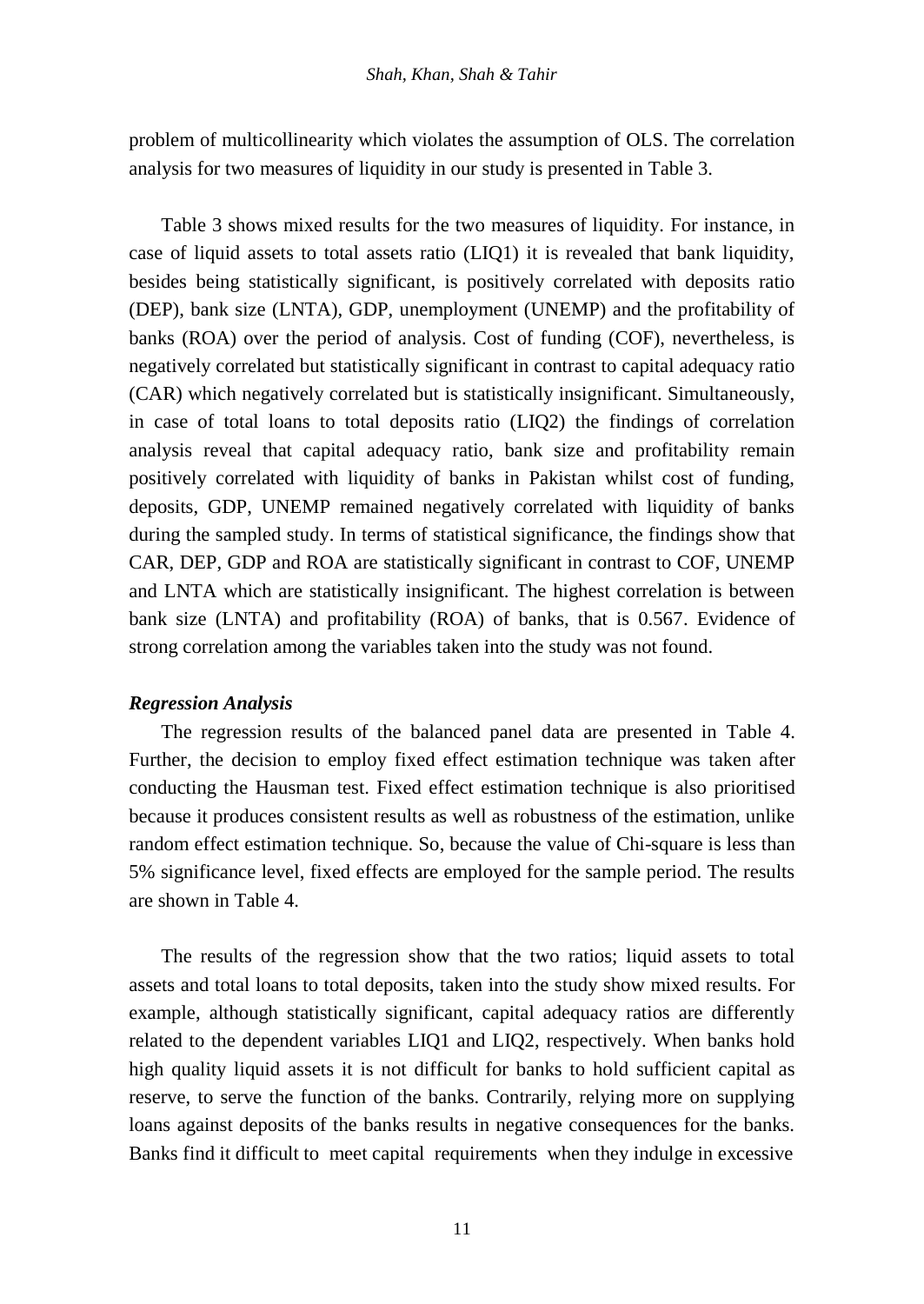|                            | LIQ1                   | LIQ2                   | CAR                    | <b>COF</b>             | <b>DEP</b>            | <b>LNTA</b>           | <b>ROA</b>         | GDP              | <b>UNEM</b> |
|----------------------------|------------------------|------------------------|------------------------|------------------------|-----------------------|-----------------------|--------------------|------------------|-------------|
| LIQ1                       | 1.000                  |                        |                        |                        |                       |                       |                    |                  |             |
| LIQ <sub>2</sub>           | $-0.382***$<br>(0.000) | 1.000                  |                        |                        |                       |                       |                    |                  |             |
| CAR                        | $-0.025$<br>(0.709)    | $0.135**$<br>(0.038)   | 1.000                  |                        |                       |                       |                    |                  |             |
| COF                        | $-0.126*$<br>(0.054)   | $-0.087$<br>(0.189)    | $-0.014$<br>(0.828)    | 1.000                  |                       |                       |                    |                  |             |
| DEP                        | $0.292***$<br>(0.000)  | $-0.777***$<br>(0.000) | $-0.471***$<br>(0.000) | 0.070<br>(0.290)       | 1.000                 |                       |                    |                  |             |
| $\ensuremath{\text{LNTA}}$ | $0.407***$<br>(0.000)  | 0.108<br>(0.102)       | $-0.507***$<br>(0.000) | $-0.384***$<br>(0.000) | $0.249***$<br>(0.000) | 1.000                 |                    |                  |             |
| ROA                        | $0.290***$<br>(0.000)  | $0.174***$<br>(0.008)  | $-0.071$<br>(0.277)    | $-0.499***$<br>(0.000) | $-0.149**$<br>(0.023) | $0.567***$<br>(0.000) | 1.000              |                  |             |
| GDP                        | $0.318***$<br>(0.000)  | $-0.125*$<br>(0.058)   | 0.003<br>(0.959)       | $-0.475***$<br>(0.000) | 0.011<br>(0.864)      | $0.248***$<br>(0.000) | $0.189**$<br>0.004 | 1.000            |             |
| <b>UNEM</b>                | $0.213***$<br>(0.001)  | $-0.012$<br>(0.853)    | $-0.037$<br>(0.573)    | $-0.046$<br>(0.491)    | 0.038<br>(0.569)      | $0.109*$<br>(0.098)   | 0.045<br>(0.493)   | 0.032<br>(0.624) | 1.000       |

**Table 3: Correlation Matrix**

*Note s*: 1. The numbers in parentheses present the probability.

2. \*, \*\* and \*\*\* represents statistical significance at 10%, 5% and 1%.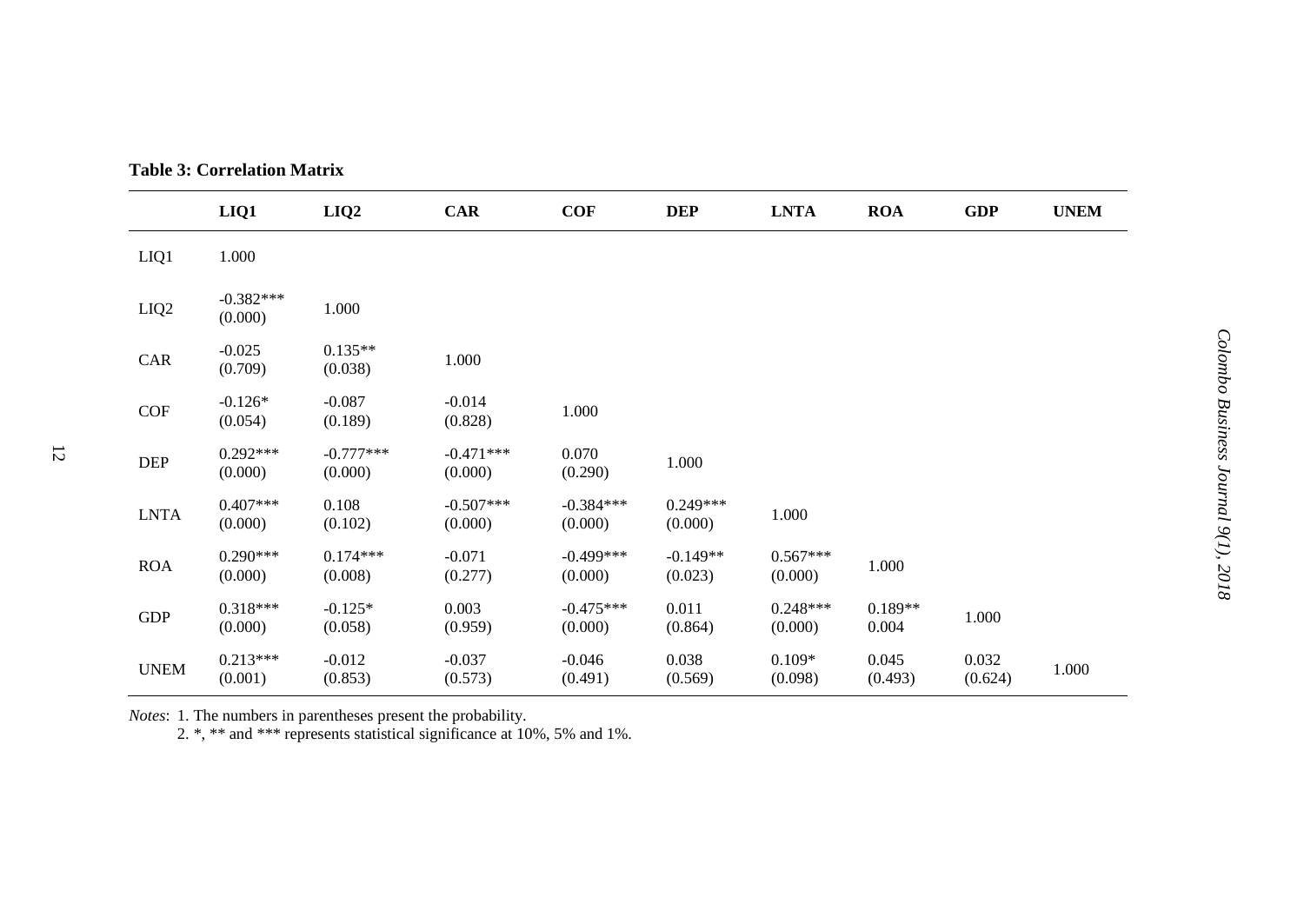| <b>Coefficients</b>     | LIQ1          | LIQ1            | LIQ <sub>2</sub> | LIQ <sub>2</sub> |
|-------------------------|---------------|-----------------|------------------|------------------|
| <b>Variable</b>         |               |                 |                  |                  |
| $\mathcal{C}$           | $-1.005***$   | $-1.197***$     | 2.884 ***        | 3.530***         |
|                         | (0.099)       | (0.143)         | (0.166)          | (0.235)          |
| <b>CAR</b>              | $0.542***$    | $0.560***$      | $-1.358***$      | $-1.585***$      |
|                         | (0.088)       | (0.099)         | (0.093)          | (0.159)          |
| <b>COF</b>              | $0.088***$    | $0.054**$       | $-0.164***$      | $-0.087**$       |
|                         | (0.031)       | (0.022)         | (0.044)          | (0.040)          |
| DEP                     | $-0.163**$    | $-0.138***$     | $-0.642***$      | $-0.707***$      |
|                         | (0.059)       | (0.049)         | (0.131)          | (0.100)          |
| <b>LNTA</b>             | $0.139***$    | $0.141***$      | $-0.146***$      | $-0.173***$      |
|                         | (0.008)       | (0.013)         | (0.007)          | (0.020)          |
| <b>ROA</b>              | 0.339         | 0.428           | 0.941            | 0.359            |
|                         | (0.405)       | (0.392)         | (0.721)          | (0.587)          |
| <b>GDP</b>              | $0.011*$      |                 | $-0.024***$      |                  |
|                         | (0.006)       |                 | (0.007)          |                  |
| <b>UMEM</b>             |               | $0.014**$       |                  | $-0.015$         |
|                         |               | (0.007)         |                  | (0.011)          |
| $\mathbb{R}^2$          | 0.787         | 0.787           | 0.735            | 0.730            |
| Adjusted $\mathbb{R}^2$ | 0.757         | 0.757           | 0.698            | 0.693            |
| Prob(F-statistic)       | 0.000         | 0.000           | 0.000            | 0.000            |
| Hausman Test            | Chi-Sq. 46.61 | Chi-Sq. 55.68   | Chi-Sq. 31.46    | Chi-Sq. 30.45    |
|                         | Chi-Sq. d.f 6 | Chi-Sq. d.f $6$ | Chi-Sq. d.f $6$  | Chi-Sq. d.f 6    |
|                         | Prob 0.000    | Prob 0.000      | Prob 0.000       | Prob 0.000       |

**Table 4: Main Regression Results**

*Notes*: 1. The numbers in parentheses present the stand error.

2. \*,\*\* and \*\*\* represents statistical significance at 10%, 5% and 1%.

provisions of loans. These findings are consistent with previous literature (Munteanu, 2012; Vodova, 2013). The cost of funding, besides being statistically significant, presents opposite results when the bank liquidity position is measured by two different ratios. The bank cost of funding, in the first case, is positively related to liquidity of the banks whilst it is negatively related to the liquidity of the banks in the second case. Bank size, expectedly, shows opposite results for the period under study. Banks' size, the study reveals, impacts liquidity very differently when analysed by two different measures of liquidity  $-$  a finding consistent with Delechat et al. (2012). Deposits of the banks impact liquidity of banks negatively. This is possible and consistent with the study of Dinger (2009) which shows that the relationship as negative between deposits of the banks and the bank liquidity. Profitability of the banks, furthermore, impact liquidity of banks positively, but is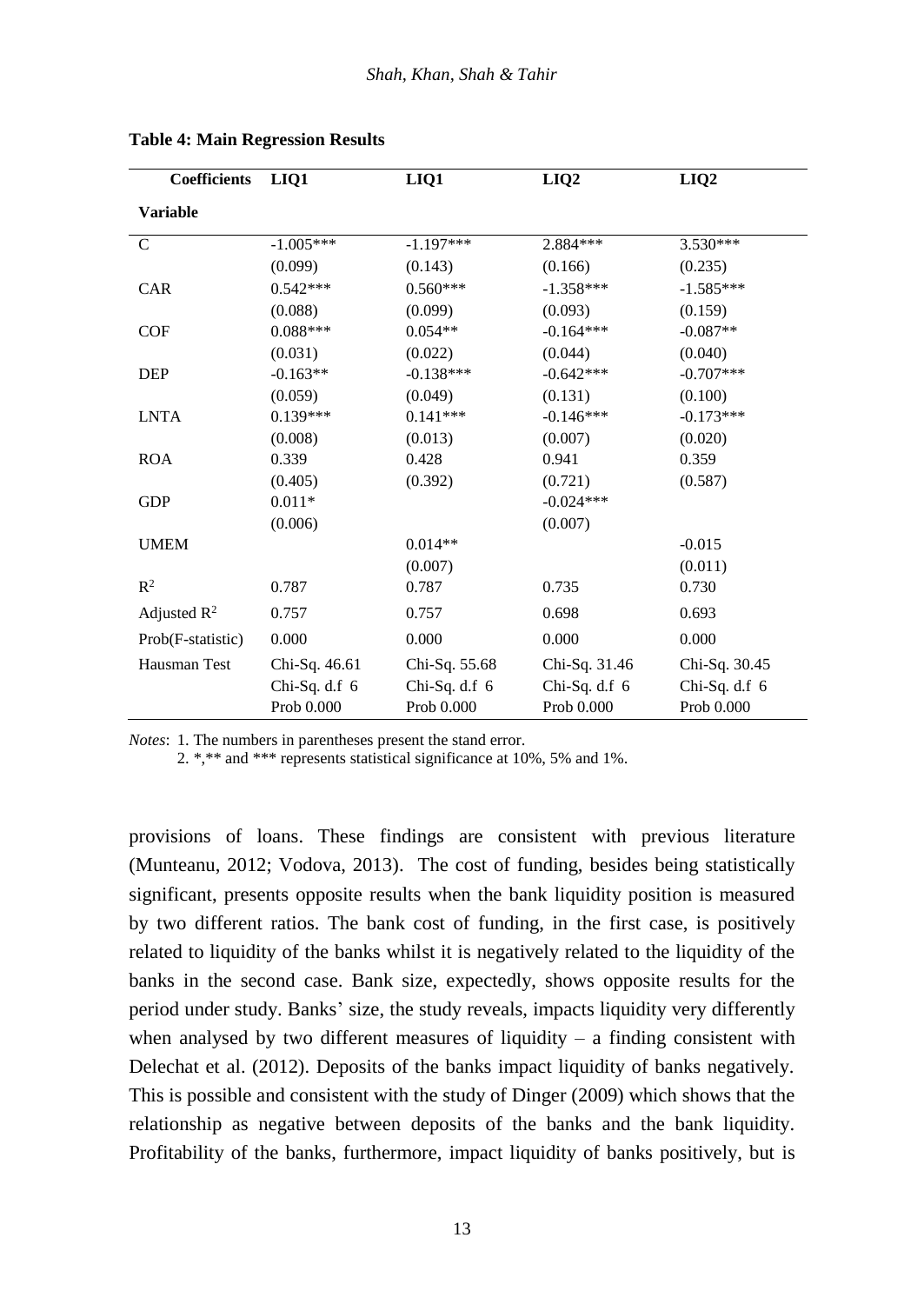statistically insignificant. Profitability plays a crucial role in liquidity of banks. In other words, higher the profitability of the banks easier it will be for the banks to hold more liquidity. The findings are consistent with the study of Aspachs et al. (2005). The estimated model explains about 78% as well as 73% variations in the dependent variable by the independent variables as confirmed by the value of adjusted R-Square. The above results show that liquidity of the banks in Pakistan for the period under study is impacted very differently when measured by two different ratios. The two measurement techniques provide two impacts, in fact, on liquidity of banks. Separate regression is run for each macroeconomic variable because of the high multicollinearity between them (GDP and UNEM). In case of GDP, the two measures of liquidity shows an opposite relationship. For instance, in the first measure of liquidity, GDP is positively related to bank liquidity, which is consistent with the findings of Bunda and Desquilbet (2008) and Moussa (2015), showing a positive relationship of GDP with liquidity of banks whilst it is negatively related in second measure of liquidity, although remaining statistically significant. The second measure of liquidity is possible when banks in Pakistan supplied excessive loans to customers during the period of 2008 through 2013, findings are consistent with Valla et al. (2006) and Aspachs et al. (2005) which shows a negative relationship between GDP and bank liquidity. The consequences were unbearable when several banks have to merge due to emergence of liquidity problems, hence impacting the aggregate GDP of the country. Furthermore, although statistically significant, unemployment is negatively related to liquidity in the first measure of liquidity. This finding is consistent with the study of Rauch et al. (2010) that shows a negative relationship between unemployment and liquidity of banks in Germany, whilst it is negatively related to the second measure of liquidity. These findings are in consistence with the study of Horvath et al. (2014) that shows a negative impact of unemployment on liquidity of banks, although it is statistically insignificant. This is true because as unemployment increases in the country the demand for loans by customer decline, a case that occurred in Pakistan during the period of study, as shown by the findings of this study. The impact, however, of unemployment on both measures of liquidity remained very low during the period under consideration.

## **Conclusion, Limitations and Future Direction**

The aim of the current study is to identify the impact of internal factors as well as external factors of bank on banks' liquidity. The study is conducted on banks of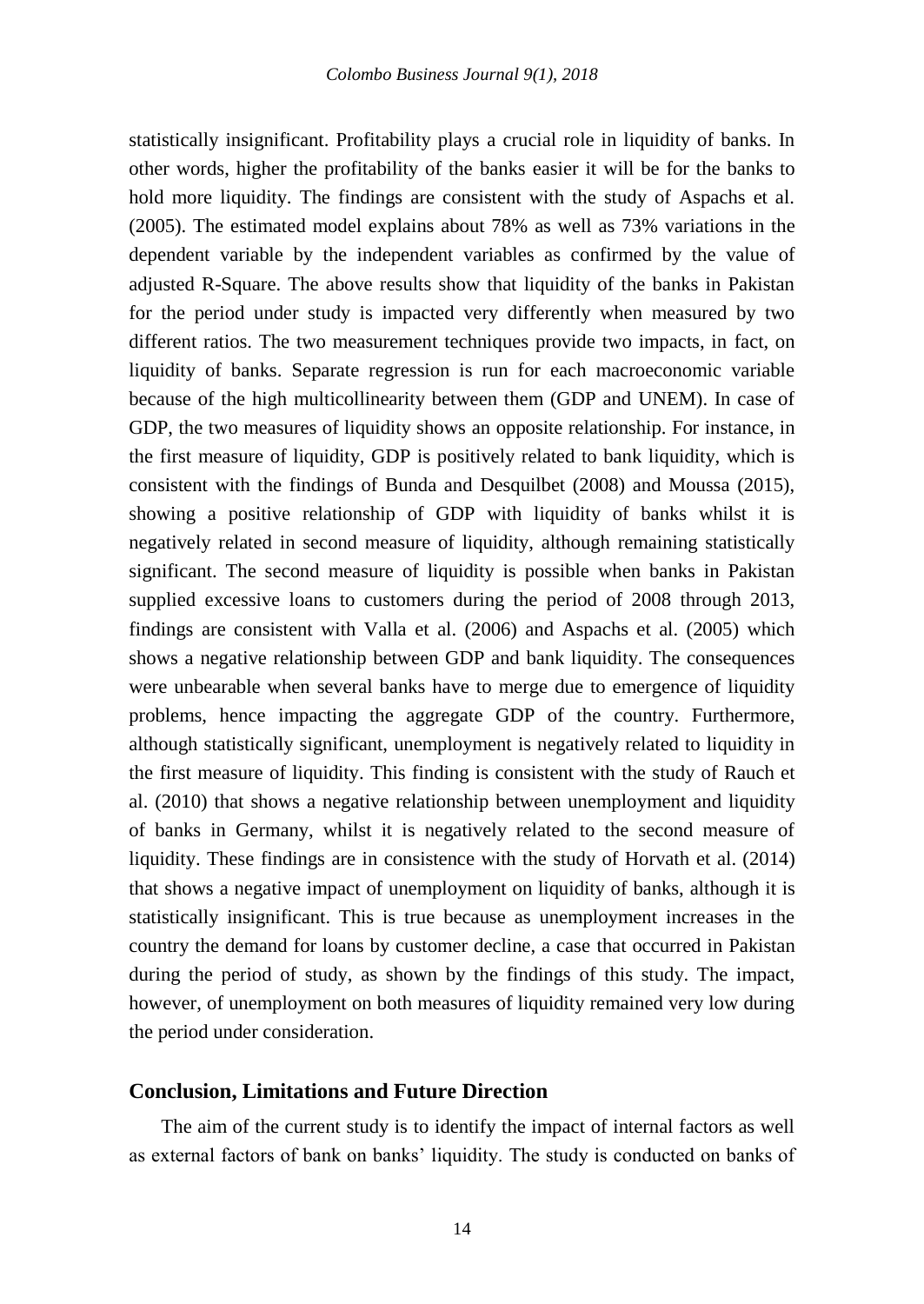Pakistan and considered 23 banks over the period of 2007 through 2016. An appropriate panel data model was estimated to serve the purpose of the study.

The results obtained in the paper demonstrated that liquidity of banks can be affected significantly by the independent variables defined in Models 1 and 2. According to results, cost of funds, capital adequacy ratio and bank size have a positive and significant impact on the liquidity of banks operating in Pakistan. On the other hand, deposits are inversely linked with liquidity in the present study. Simultaneously, profitability of banks has not had any significant impact on banks' liquidity. Simultaneously, the liquidity of banks in Pakistan is impacted very differently by GDP when the two measures of liquidity are employed. Finally, unemployment, although statistically significant in the first specification and insignificant in the second specification, also affect liquidity of banks operating in Pakistan very differently. The impact, however, of unemployment on both measures of liquidity remained very low during the period considered in the study.

We expect that the findings of the study would be indeed useful for all relevant stakeholders such as the banking sector itself, the SBP and the aggregate economy. The authorities are suggested to monitor the identified internal factors that have negative influence on banks liquidity in order to reduce the chances of bank run and should study the banking sector to prevent further deterioration of banking liquidity which, if not addressed timely, might translate into liquidity crunch and crisis. This study, without any doubts, has limitations in terms of unavailability of data of several banks. The researchers, therefore, excluded the banks which either merged with other banks and which had no data available for analysis purpose. The study recommends researchers to study and research whether liquidity problems in Pakistan are same for each category of banks or whether liquidity has created any problems and ripple effects for the national economy. Furthermore, it is of utmost significance to investigate whether holding of liquidity (for example 43% as shown in this study) has created any additional costs for the banks in the short and medium periods. The study can be extended to explore the impact of internal factor on liquidity of banks as separately (such as the impact on liquidity of small, medium and large banks).

## **Acknowledgments**

The authors would like to thank Dr. Muhammad Asim Afridi for his guidance.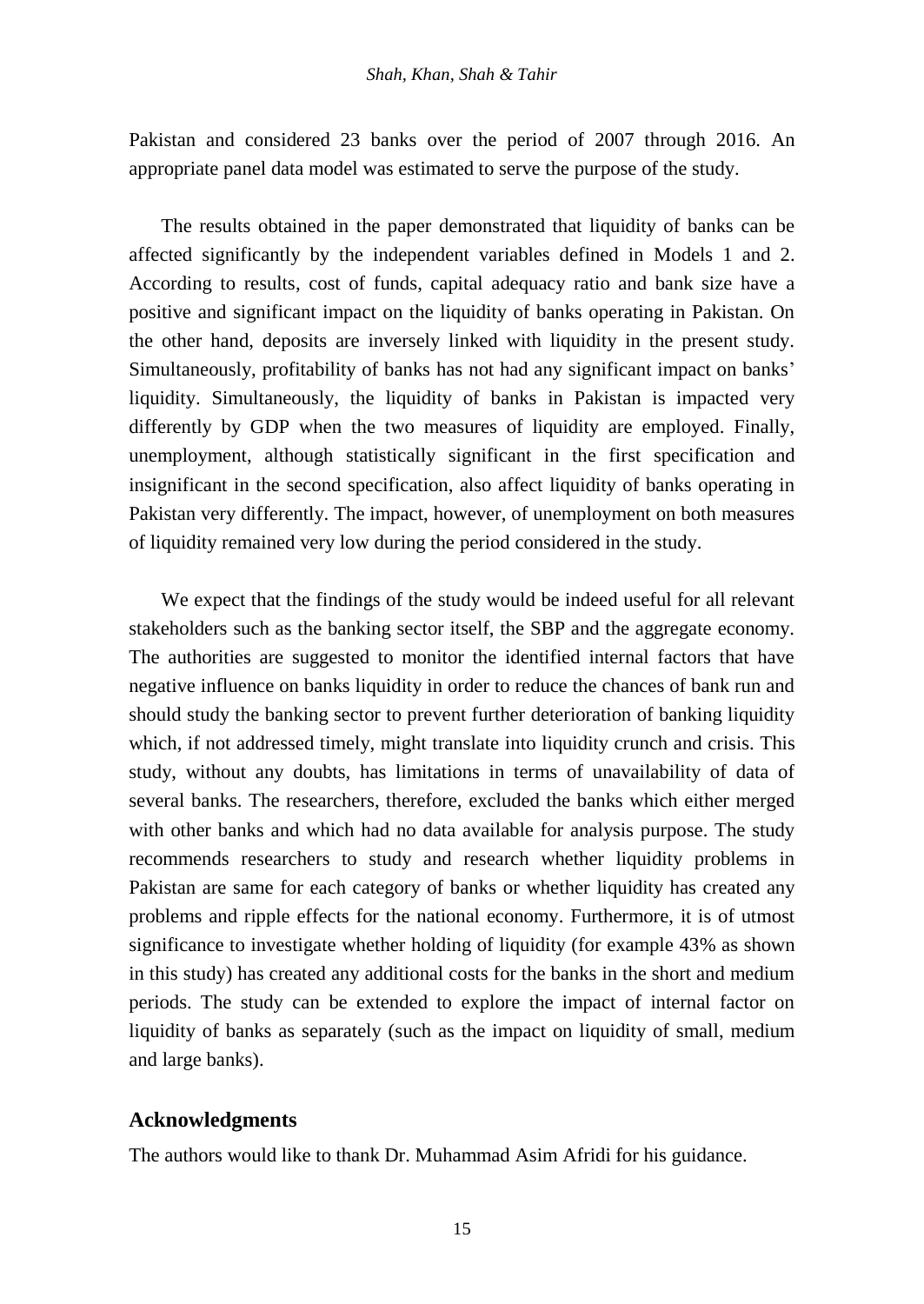# **Declaration of Conflicting Interest**

The authors declared no potential conflicts of interest with respect to the research, authorship, and publication of this article.

# **References**

- Ahmad, A., Malik, M. I., & Humayoun, A. A. (2010). Banking developments in Pakistan: A journey from conventional to Islamic banking. *European Journal of Social Sciences*, *17*(1), 12–17.
- Ahmed, N., Ahmed, Z., & Naqvi, I. H. (2011). Liquidity risk and Islamic banks: Evidence from Pakistan. *Interdisciplinary Journal of Research in Business*, *1*(9), 99–102. Retrieved from<http://cif.ciitlahore.edu.pk/Files/PA8.pdf>
- Alger, G., & Alger, I. (1999). Liquid assets in banks: Theory and practice (*Working Paper No. 446). Boston: Boston College Department of Economics. Retrieved from* <https://ideas.repec.org/p/boc/bocoec/446.html>
- Arif, A., & Anees, A. N. (2012). Liquidity risk and performance of banking system. *Journal of Financial Regulation and Compliance*, *20*(2), 182–195. [doi:](https://www.emeraldinsight.com/doi/full/10.1108/13581981211218342)  [10.1108/13581981211218342](https://www.emeraldinsight.com/doi/full/10.1108/13581981211218342)
- Aspachs, O., Nier, E. W., & Tiesset, M. (2005). Liquidity, banking regulation and the macroeconomy. Evidence on bank liquidity holdings from a panel of UKresident banks. *Bank of England Working Paper.* [doi: 10.2139/ssrn.673883](https://papers.ssrn.com/sol3/papers.cfm?abstract_id=673883)
- Aspachs, O., Nier, E. W., & Tiesset, M. (2005). Liquidity, banking regulation and the macroeconomy. [doi:10.2139/ssrn.673883](https://doi.org/10.2139/ssrn.673883)
- Basel Committee on Banking Supervision (2013). Basel III: The liquidity coverage ratio and liquidity risk monitoring tools. Retrieved from https://www.bis.org/publ/bcbs238.htm
- Berger, A. N., & Bouwman, C. H. (2009). Bank liquidity creation. *The Review of Financial Studies*, *22*(9), 3779–3837. [doi: 10.1093/rfs/hhn104](https://academic.oup.com/rfs/article/22/9/3779/1571440)
- Bhattacharya, S., & Thakor, A. V. (1993). Contemporary banking theory. *Journal of Financial Intermediation*, *3*(1), 2–50[. doi: 10.1006/jfin.1993.1001](https://www.sciencedirect.com/science/article/pii/S1042957383710016?via%3Dihub)
- Bonfim, D., & Kim, M. (2012). Liquidity risk in banking: is there herding? *European Banking Center Discussion Paper*, 2012-2024.
- Bonner, C., Van Lelyveld, I., & Zymek, R. (2015). Banks' liquidity buffers and the role of liquidity regulation. *Journal of Financial Services Research*, *48*(3), 215– 234. [doi: 10.1007/s10693-014-0207-5](https://link.springer.com/article/10.1007%2Fs10693-014-0207-5)
- Bunda, I., & Desquilbet, J. B. (2008). The bank liquidity smile across exchange rate regimes. *International Economic Journal*, *22*(3), 361–386. [doi: 10.1080/](file:///J:/CBJournal/2018/2018%20Papers/Formatted%20Papers/10.1080/10168730802287952) [10168730802287952](file:///J:/CBJournal/2018/2018%20Papers/Formatted%20Papers/10.1080/10168730802287952)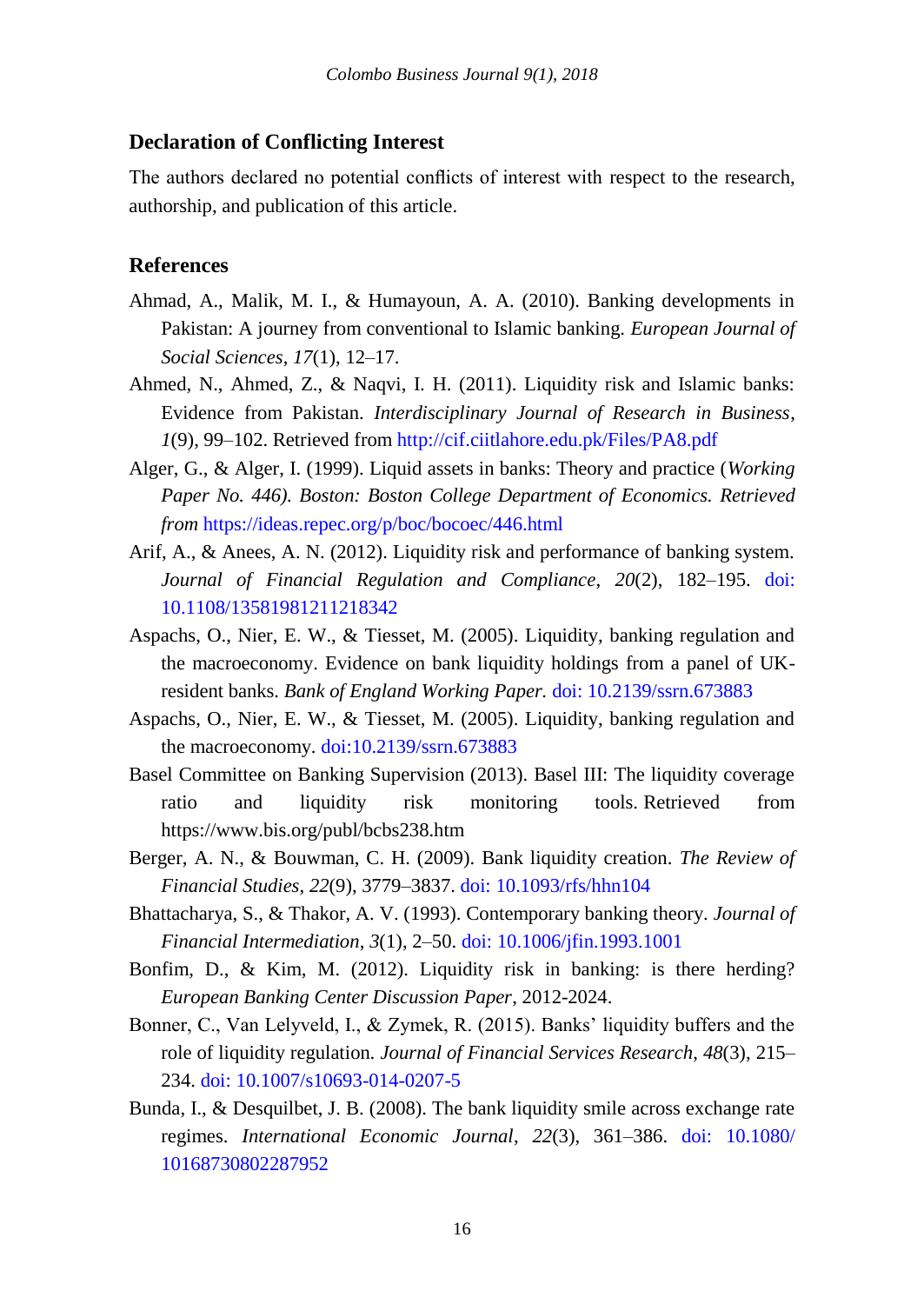- Chen, I. J., & Phuong, N. L. (2014). The determinants of bank liquidity buffer. Retrieved from https://mediacast.blob.core.windows.net/production/Faculty/ StoweConf/submissions/swfa2014\_submission\_9.pdf
- Choon, L. K., Hooi, L. Y., Murthi, L., Yi, T. S., & Shven, T. Y. (2013). The determinants influencing liquidity of Malaysia commercial banks, and its implication for relevant bodies: Evidence from 15 Malaysian commercial banks. Retreived from http://eprints.utar.edu.my.
- Delechat, C., Arbelaez, C. H., Muthoora, M. P. S., & Vtyurina, S. (2012). *The determinants of banks' liquidity buffers in Central America* (Working Paper No. 12-301). International Monetary Fund.
- Diamond, D. W., & Rajan, R. G. (2001). Banks, short-term debt and financial crises: Theory, policy implications and applications. *Carnegie-Rochester Conference Series on Public Policy,* 54(1), 37–71. [doi: 10.1016/S0167-](https://www.sciencedirect.com/science/article/pii/S0167223101000392?via%3Dihub) [2231\(01\)00039-2](https://www.sciencedirect.com/science/article/pii/S0167223101000392?via%3Dihub)
- Dinger, V. (2009). Do foreign-owned banks affect banking system liquidity risk? *Journal of Comparative Economics*, *37*(4), 647–657. [doi:](https://www.sciencedirect.com/science/article/pii/S0147596709000419?via%3Dihub)  [10.1016/j.jce.2009.04.003](https://www.sciencedirect.com/science/article/pii/S0147596709000419?via%3Dihub)
- Distinguin, I., Roulet, C., & Tarazi, A. (2013). Bank regulatory capital and liquidity: Evidence from US and European publicly traded banks. *Journal of Banking & Finance*, *37*(9), 3295–3317. [doi: 10.1016/j.jbankfin.2013.04.027](https://www.sciencedirect.com/science/article/pii/S0378426613002100?via%3Dihub)
- Horváth, R., Seidler, J., & Weill, L. (2014).Bank capital and liquidity creation: Granger causality evidence. *Journal of Financial Services Research, 45*(3), 341–361. [doi: 10.1007/s10693-013-0164-4](https://link.springer.com/article/10.1007%2Fs10693-013-0164-4)
- Jenkinson, N. (2008). Strengthening regimes for controlling liquidity risk: Some lessons from recent turmoil. *Euromoney Conference on Liquidity and Funding Risk Management* Vol. 6, (pp. 9–14). London: Bank of England.
- Lartey, V. C., Antwi, S., & Boadi, E. K. (2013). The relationship between liquidity and profitability of listed banks in Ghana. *International Journal of Business and Social Science*, *4*(3), 48–56.
- Matz, L., & Neu, P. (Eds.). (2006). *Liquidity risk measurement and management: a practitioner's guide to global best practices* (Vol. 408). Singapore: John Wiley & Sons. [doi: 10.1002/9781118390399](https://onlinelibrary.wiley.com/doi/book/10.1002/9781118390399)
- Moussa, M. A. B. (2015). The determinants of bank liquidity: case of Tunisia. *International Journal of Economics and Financial Issues*, *5*(1), 249–259.
- Munteanu, I. (2012). Bank liquidity and its determinants in Romania. *Procedia Economics and Finance*, *3*, 993–998. doi: [10.1016/S2212-5671\(12\)00263-8](https://www.sciencedirect.com/science/article/pii/S2212567112002638?via%3Dihub)
- Rauch, C., Steffen, S., Hackethal, A., & Tyrell, M. (2010). *Determinants of bank liquidity creation.*